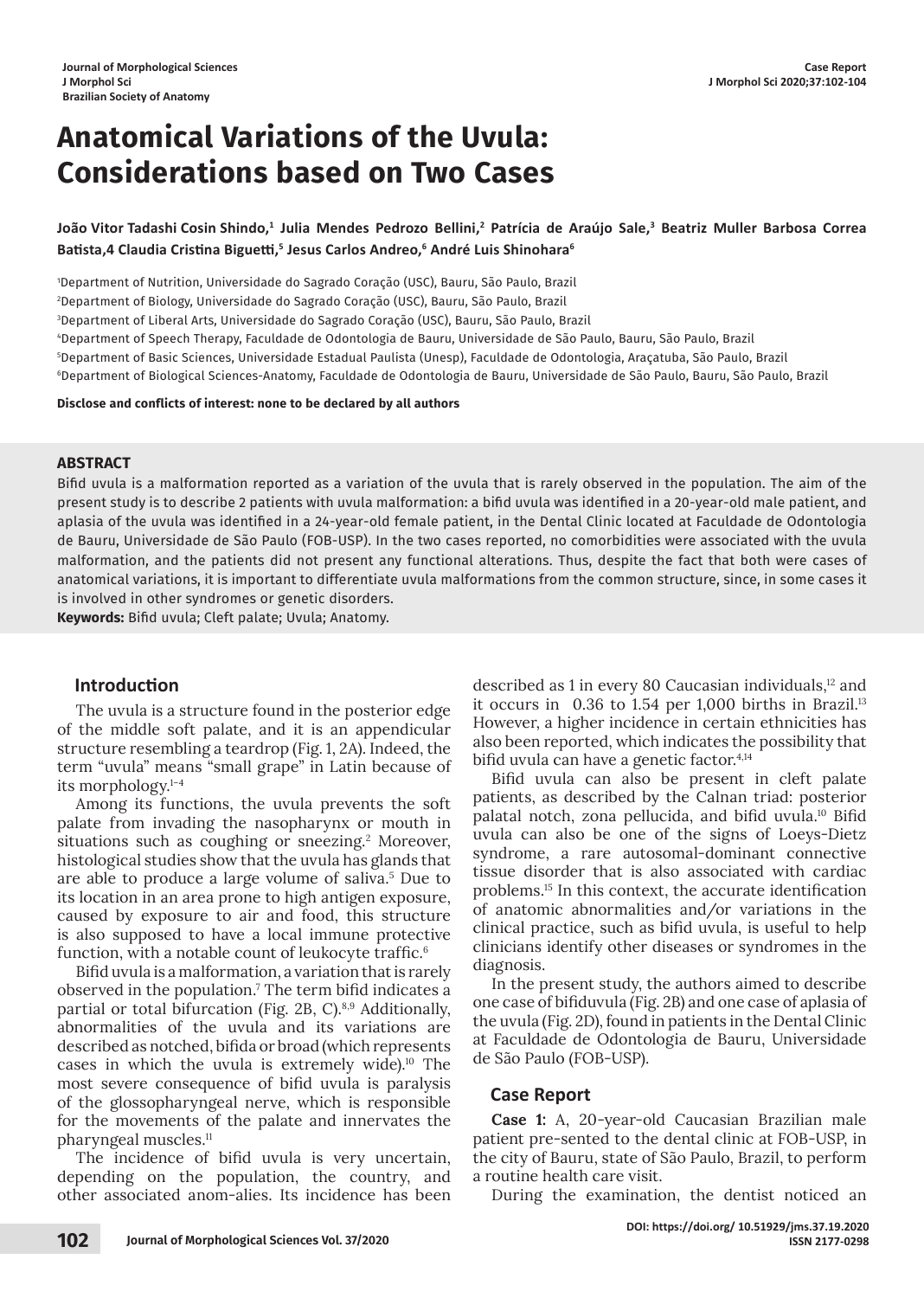unusual anatomical structure located in the soft palate region, a bifurcation and duplicity of the uvula (Fig. 3). The dentist contacted the Department of Anatomy of FOB-USP to report the case. After a complete clinical examination of the oral cavity, the patient was diagnosed with the anatomical variation known as bifid uvula. Moreover, the color and consistence of the tissues surrounding the structure were compatible with those of a healthy individual. The patient did not report difficulties in swallowing or any functional alterations in speech.

**Case 2:** A 24-year-old Caucasian Brazilian female patient presented to the dental clinic of FOB-USP



**Figure 1.** Common anatomy of the uvula and its location and adjacent structures. **Figure 3.** Case 1: patient with bifiduvula.



**Figure 2.** The uvula and its morphological anatomical variations: (A) common uvula; (B)bifid uvula; (C) notched uvula; and (D) aplasia of the uvula.

to perform a routine health care visit. The dentist observed an unusual morphologic feature on the soft palate. After contacting the Department of Anatomy, a complete clinical examination of the oral cavity was performed. The patient was diagnosed with aplasia of the uvula (Fig. 4). The color and consistence of the tissues surrounding the structure were compatible with those of a healthy individual. The patient was

referred to the Department of Speech Therapy for examination due to the possibility of oropharyngeal dysphagia. However, the patient did not present any functional alterations.

### **Discussion**

The present study is a report of a case of bifiduvula (Case 1) and a case of aplasia of the uvula (Case 2), with no other associated alterations, such as cleft palate. The prevalence of bifid uvula is frequently associated with cleft palate, and it ranges from 1.5% to 10%.2 However, isolated cases of bifid uvula are rarely reported.<sup>2</sup>





**Figure 4.** Case 2: patient with aplasia of the uvula aplasia.

The anatomical variations presented in the uvula are extremely rare, and usually occur due to genetic factors in the following proportion: for every 50 families that present the trait, 20% to 40% of the parents show the same anatomical variation.<sup>2</sup> In a study<sup>9</sup> that analyzed 1,206 children, only 6 (0.49%) presented bifid uvula. In spite of the evolution in the identification of the environmental and genetic risk factors associated